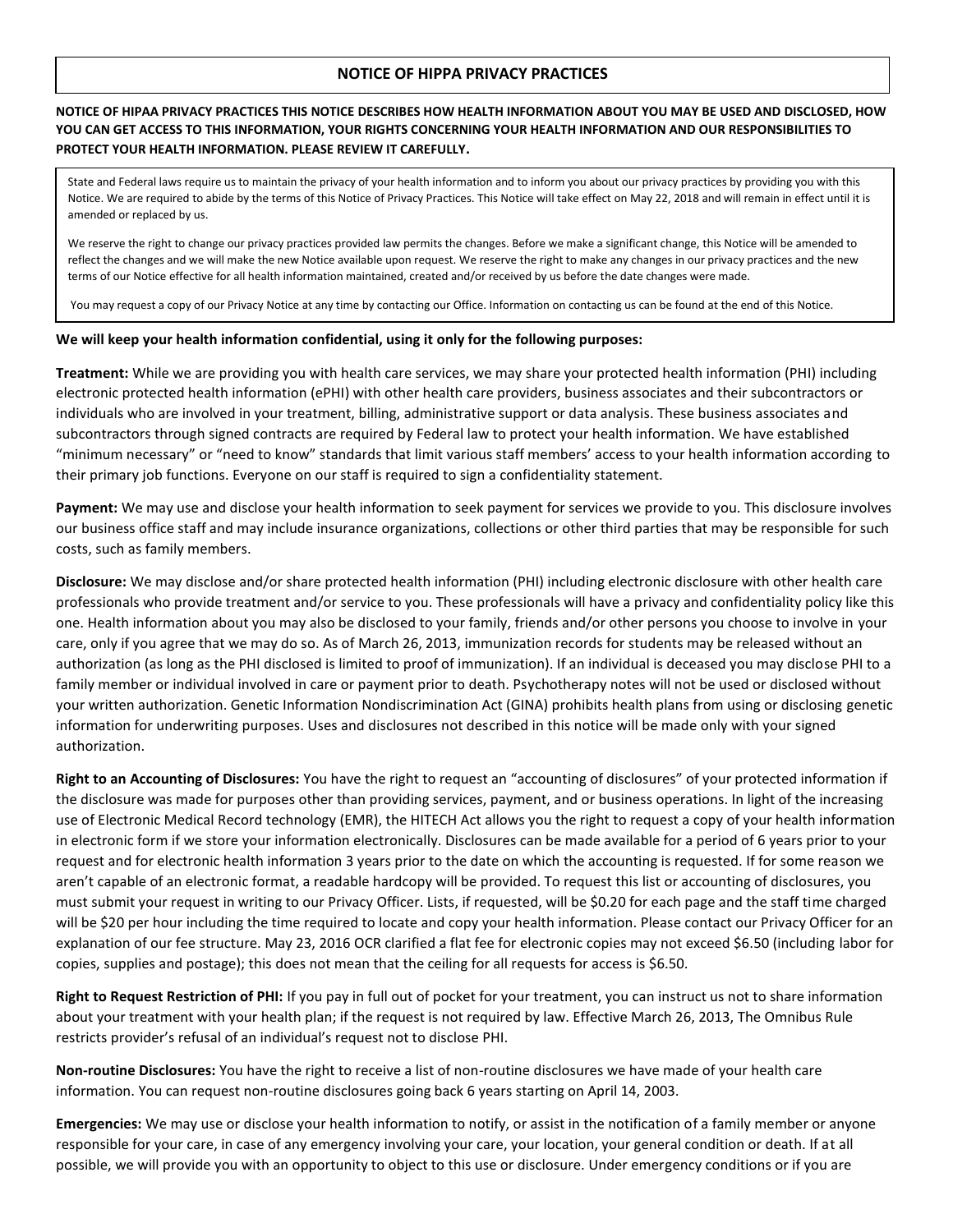incapacitated, we will use our professional judgment to disclose only that information directly relevant to your care. We will also use our professional judgment to make reasonable inferences of your best interest by allowing someone to pick up filled prescriptions, x-rays or other similar forms of health information and/or supplies unless you have advised us otherwise.

**Healthcare Operations:** We will use and disclose your health information to keep our practice operable. Examples of personnel who may have access to this information include, but are not limited to, our medical records staff, insurance operations, health care clearinghouses and individuals performing similar activities. Including the disclosure of your PHI in the event of transfer, merger, or sale of the existing practice to a new provider.

**Required by Law:** We may use or disclose your health information when we are required to do so by law. (Court or administrative orders, subpoena, discovery request or other lawful process.) We will use and disclose your information when requested by national security, intelligence and other State and Federal officials and/or if you are an inmate or otherwise under the custody of law enforcement.

**National Security:** The health information of Armed Forces personnel may be disclosed to military authorities under certain circumstances. If the information is required for lawful intelligence, counterintelligence or other national security activities, we may disclose it to authorized federal officials.

**Abuse or Neglect:** We may disclose your health information to appropriate authorities if we reasonably believe that you are a possible victim of abuse, neglect, or domestic violence or the possible victim of other crimes. This information will be disclosed only to the extent necessary to prevent a serious threat to your health or safety or that of others.

**Public Health Responsibilities:** We will disclose your health care information to report problems with products, reactions to medications, product recalls, disease/infection exposure and to prevent and control disease, injury and/or disability.

**Marketing Health-Related Services:** We will not use your health information for marketing purposes.

**Appointment Reminders:** We may use your health records to remind you of recommended services, treatment or scheduled appointments.

**Access:** Upon written request, you have the right to inspect and get copies of your health information (and that of an individual for whom you are a legal guardian.) We will provide access to health information in a form / format requested by you. There will be some limited exceptions. If you wish to examine your health information, you will need to complete and submit an appropriate request form. Contact our Privacy Officer for a copy of the request form. You may also request access by sending us a letter to the address at the end of this Notice. Once approved, an appointment can be made to review your records. Copies, if requested, will be \$ 0.20 for each page and the staff time charged will be \$20 per hour including the time required to copy your health information. If you want the copies mailed to you, postage will also be charged. Access to your health information in electronic form if (readily producible) may be obtained with your request. If for some reason we aren't capable of an electronic format, a readable hardcopy will be provided. If you prefer a summary or an explanation of your health information, we will provide it for a fee. Please contact our Privacy Officer for an explanation of our fee structure. May 23, 2016 OCR clarified a flat fee **for electronic copies may not exceed \$6.50** (including labor for copies, supplies and postage); this does not mean that the ceiling for all requests for access is \$6.50.

**Amendment:** You have the right to amend your healthcare information, if you feel it is inaccurate or incomplete. Your request must be in writing and must include an explanation of why the information should be amended. Under certain circumstances, your request may be denied.

**Breach Notification Requirements:** It is presumed that any acquisition, access, use or disclosure of PHI not permitted under HIPAA regulations is a breach. We are required to complete a risk assessment, and if necessary, inform HHS and take any other steps required by law. You will be notified of the situation and any steps you should take to protect yourself against harm due to the breach.

\_\_\_\_\_\_\_\_\_\_\_\_\_\_\_\_\_\_\_\_\_\_\_\_\_\_\_\_\_\_\_\_\_\_\_\_\_\_\_\_\_\_\_\_\_\_\_\_\_\_\_\_\_\_\_\_\_\_\_\_\_\_\_\_\_\_\_\_\_\_\_\_\_\_\_\_\_\_\_\_\_\_\_\_\_\_\_\_\_\_\_\_\_\_\_\_\_\_\_\_\_\_\_\_\_\_\_\_

# **QUESTIONS AND COMPLAINTS**

You have the right to file a complaint with us if you feel we have not complied with our Privacy Policies. Your complaint should be directed to our Privacy Officer. If you feel we may have violated your privacy rights, or if you disagree with a decision, we made regarding your access to your health information, you can complain to us in writing. Request a Complaint Form from our Privacy